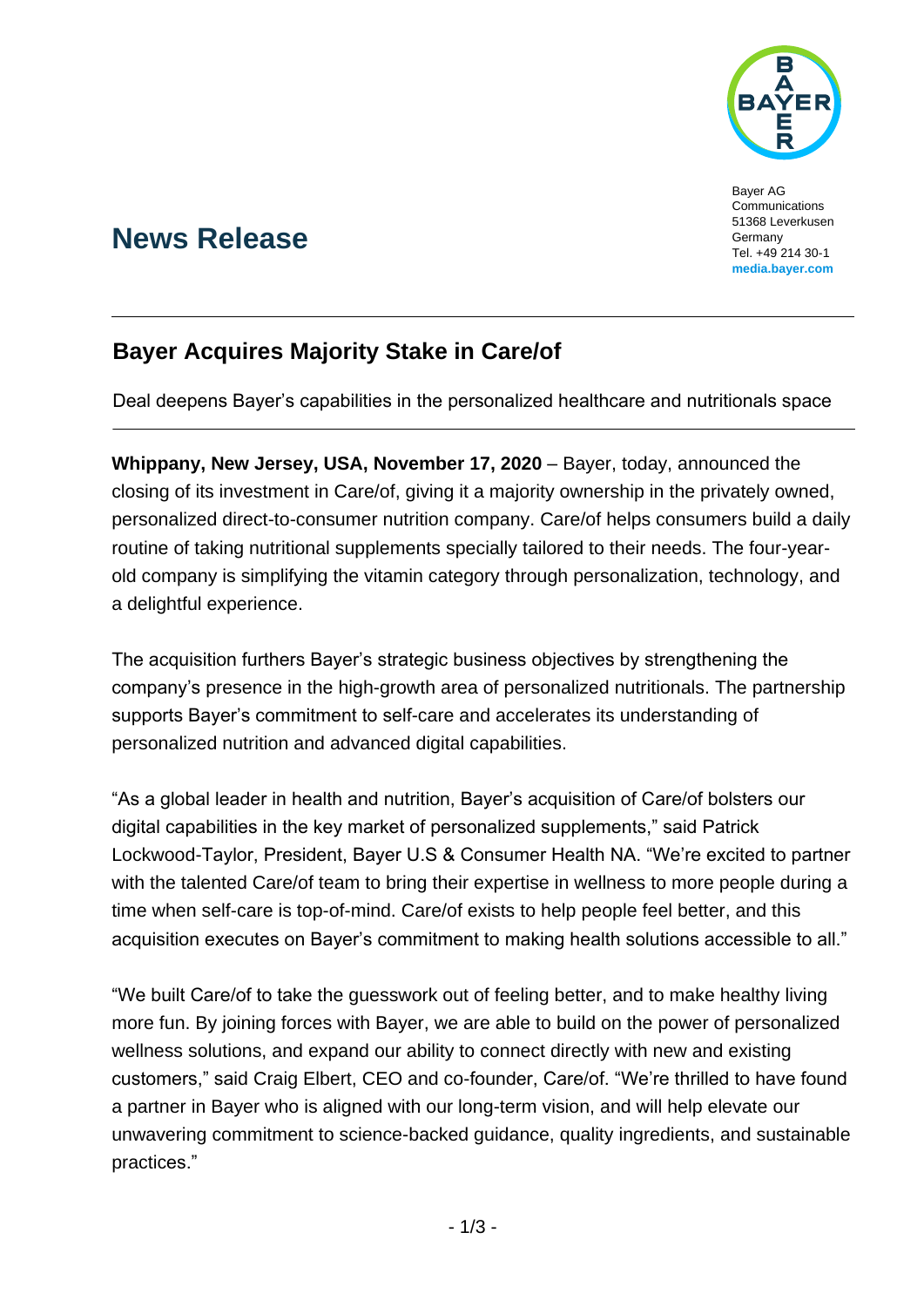Care/of will join Bayer's Consumer Health, North America portfolio, with President Patrick Lockwood-Taylor serving as chair of the new Board of Directors. Care/of CEO and cofounder Craig Elbert will remain as CEO overseeing day-to-day operations. Houlihan Lokey served as the advisor to Care/of on the deal.

#### **About Care/of**

Care/of is a wellness startup that takes the guesswork out of feeling better. The company makes high-quality vitamins, supplements and powders from well-researched ingredients, and does the legwork to help people make smart choices. Care/of's personalized questionnaire taps knowledge from scientists, nutritionists and millions of quiz takers to create nuanced recommendations for people based on their lifestyles and health goals. By delivering vitamins and supplements in convenient daily packs, Care/of makes it easy for customers to establish consistent routines and live healthier. Care/of was founded by Craig Elbert and Akash Shah in New York City in 2016. The company's investors include Juxtapose, Goodwater Capital, Tusk Venture Partners, Bullish, RRE Ventures, and funds managed by Goldman Sachs Asset Management.

#### **About Bayer**

Bayer is a global enterprise with core competencies in the life science fields of health care and nutrition. Its products and services are designed to benefit people by supporting efforts to overcome the major challenges presented by a growing and aging global population. At the same time, the Group aims to increase its earning power and create value through innovation and growth. Bayer is committed to the principles of sustainable development, and the Bayer brand stands for trust, reliability and quality throughout the world. In fiscal 2019, the Group employed around 104,000 people and had sales of 43.5 billion euros. Capital expenditures amounted to 2.9 billion euros, R&D expenses to 5.3 billion euros. For more information, go to [www.bayer.com.](http://www.bayer.com/)

### Contact: **Denise Vitola, phone +1 917 553 9633** Email: [denise.vitola.ext@bayer.com](mailto:denise.vitola.ext@bayer.com)

Find more information at [www.bayer.com.](http://www.bayer.com/)